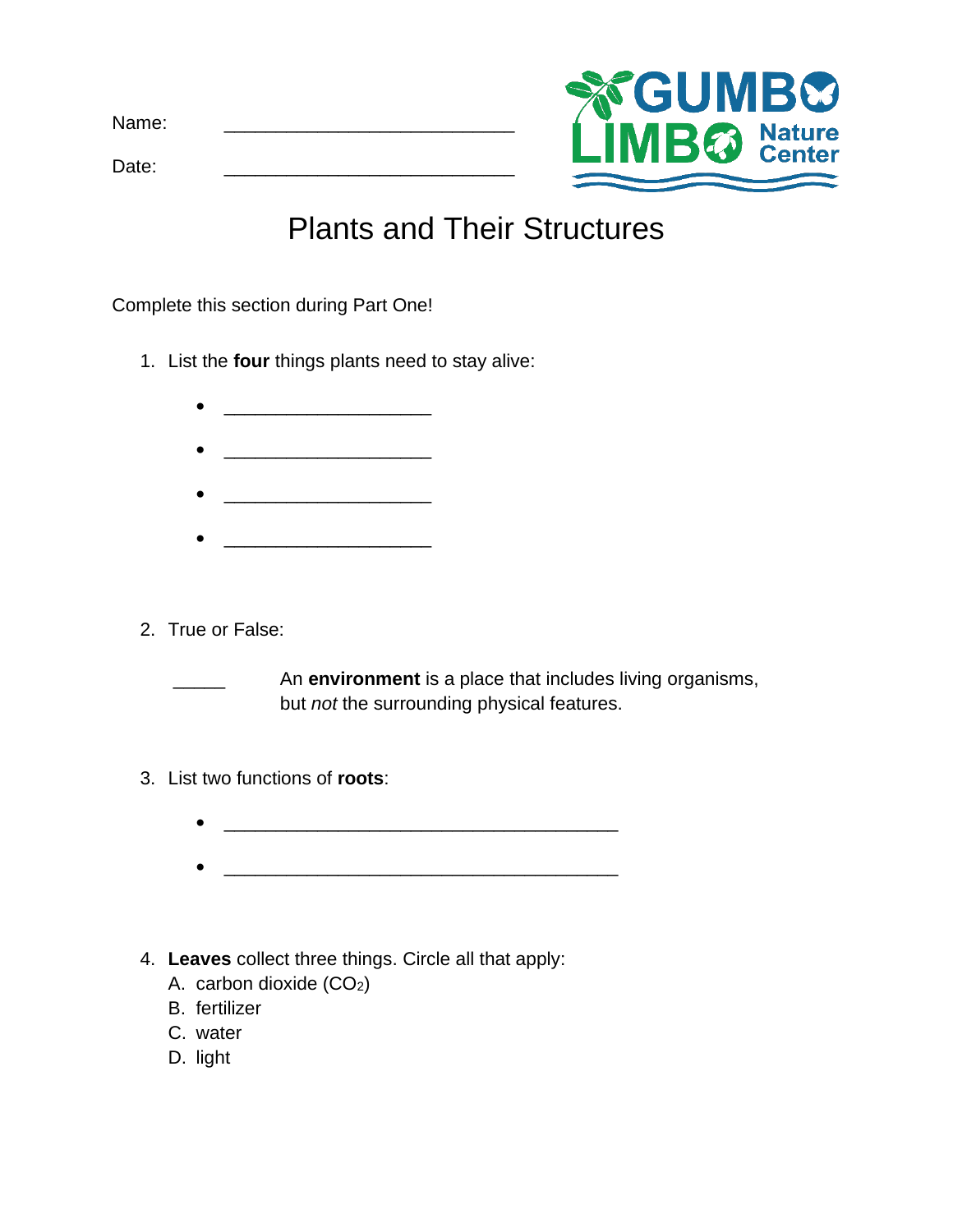5. True or False:

**Stems** connect and support plants and deliver nutrients to where the plant needs it.

6. Cross out the incorrect choice:

**Reproduction** is when an organism makes more of the same / a different kind

7. True or False:

\_\_\_\_\_ **Seeds** can only be made by **flowers**, not by **cones**.

8. Circle the correct choice:

Flowers have little structures of their own. The **pistil** is the female / male reproductive structure. The **stamen** is the female / male reproductive structure.

9. Fill in the blank:

**Pollination** is when male and female reproductive structures interact with one another. This causes the female plant structure to begin forming \_\_\_\_\_\_\_(s) which **germinates** or sprouts into a new plant.

--- Complete this section during Part Two! ---

- 10. Which important process can plants do that consumers (like humans) *cannot?*
	- A. Growing strong body structures
	- B. Reproduction
	- C. Make their own food by photosynthesis
	- D. Go to the grocery store to get their food